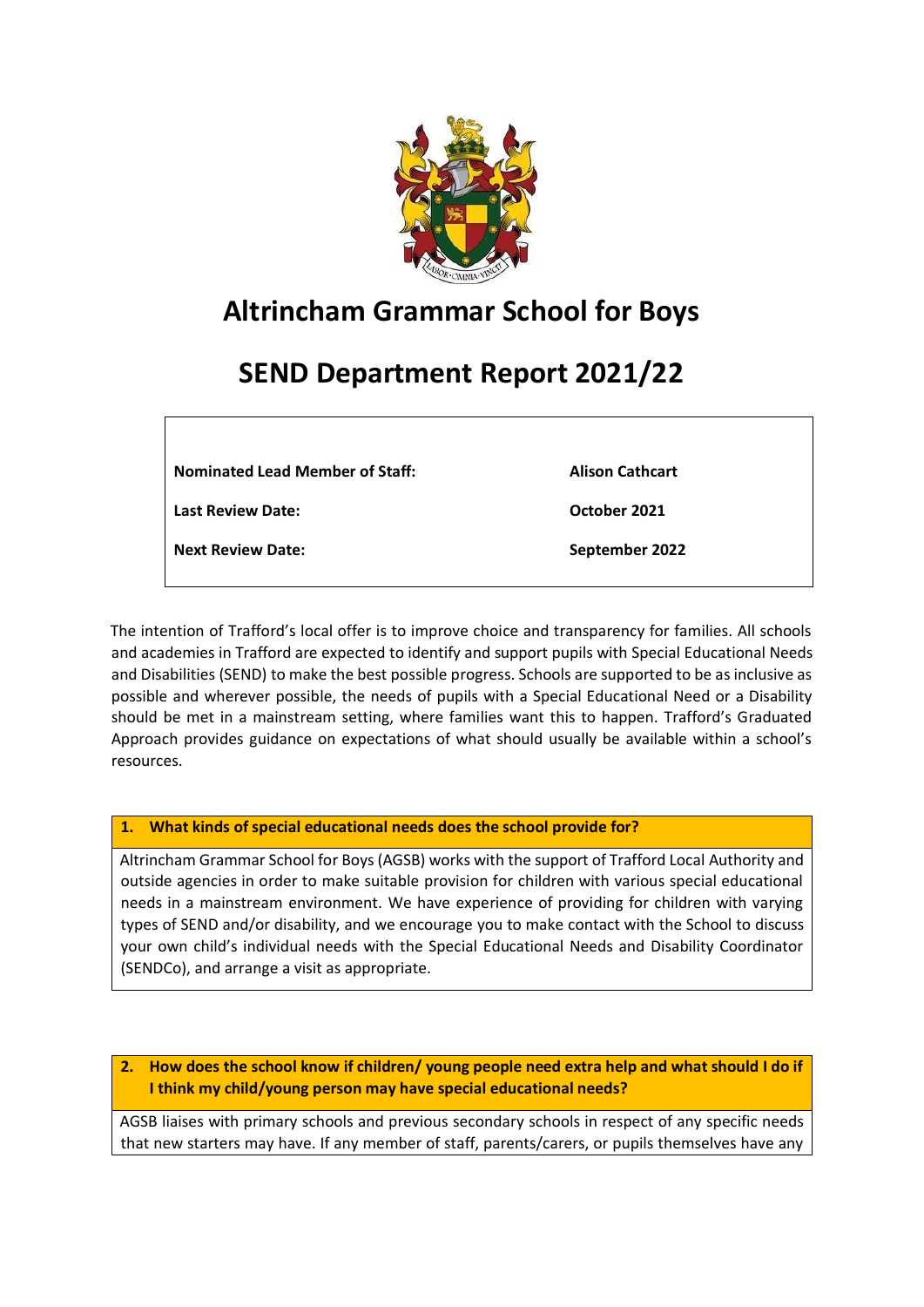concerns, they should contact the SENDCo, or any member of the SEND team. Where necessary, the SEND team will make contact with parents/carers. We will monitor progress of the student and may make a referral to one of many outside agencies upon consultation with parents/carers.

#### **3. How will both you and I know how my child/young person is doing?**

Data is collected and communicated home regularly throughout the school year, which illustrates how pupils are progressing. If there are any concerns arising from these reports, or from any members of staff at any time during the year, contact with home will be made so that these can be discussed.

Parents/carers will be contacted by the SENDCo to discuss progress and the arrangements for supporting their child. Results of any external reports or assessments will be shared.

Communication between home and the SEND team will often be made via email.

Where additional work can be done at home, the SEND team will advise on appropriate resources to support the child's learning.

## **4. How will the curriculum be matched to my child/young person's needs?**

For the most part, pupils are taught in mixed-ability settings. However, in some subjects there is some setting so that the curriculum can be differentiated to accommodate the needs of all pupils. Settings are reviewed throughout the year, and parents/carers are consulted - to ensure that each child is best placed to achieve at their best.

Classroom staff are provided with detailed information and advice about pupils' SEND and ways of differentiating, in order to remove barriers to their learning.

Experienced Teaching Assistants are deployed effectively to provide tailored support in class to identified pupils.

Training is delivered, either in-house or by outside agencies, so that staff are better able to cater for the needs of all pupils.

# **5. How will school staff support my child/young person?**

Staff have access to specific information regarding each pupil's specific need(s) and ways in which barriers to their learning can be alleviated or removed. Training is provided to ensure that staff can support the needs of all pupils, and the school works closely with outside professionals, as well as parents/carers, to support our pupils.

The SENDCo is responsible for arranging and overseeing most interventions and programmes that are run to support students with SEND. Typically, these will be delivered by experienced teaching assistants – or, in some cases, outside professionals. Some interventions are more subject-based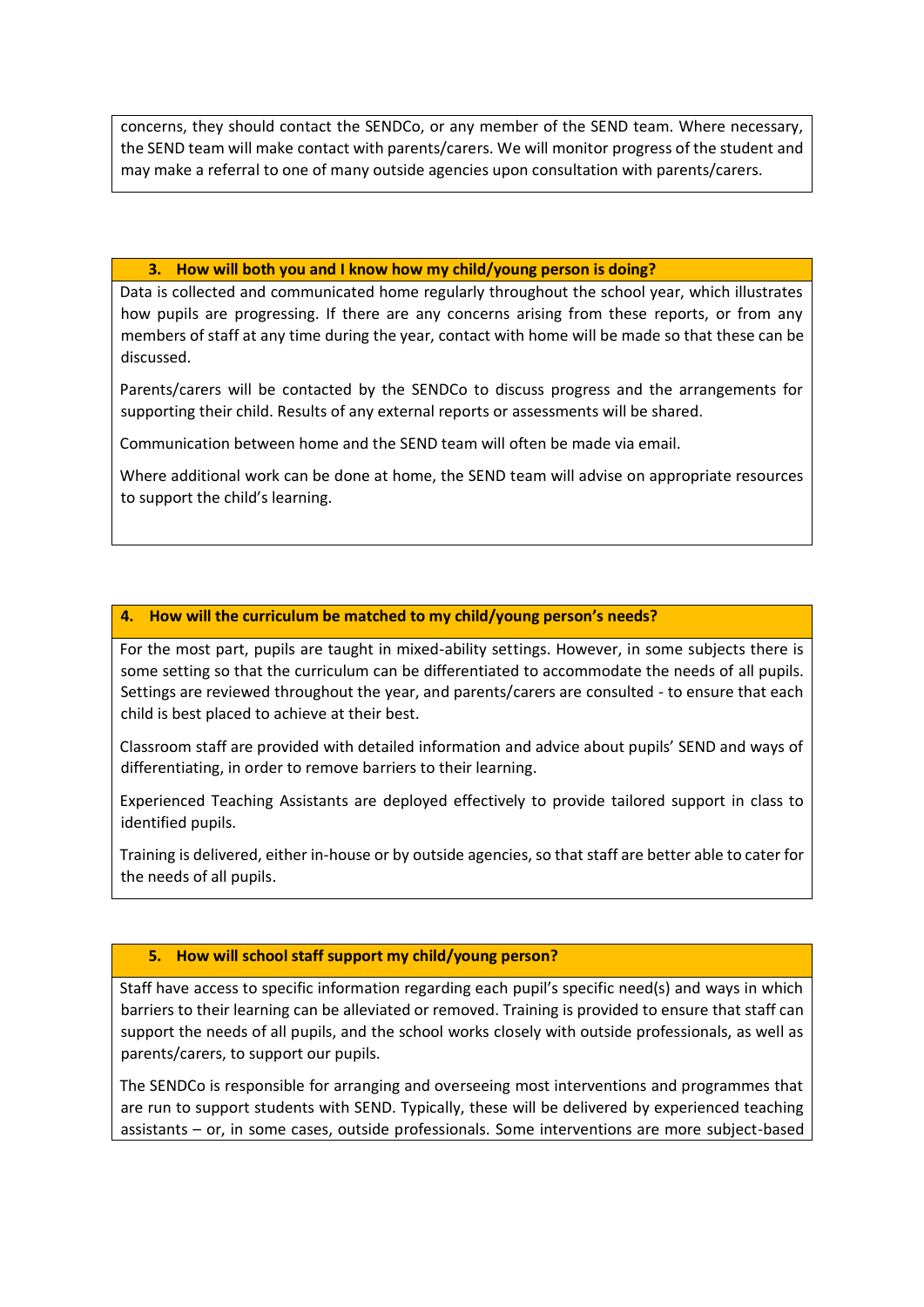and are agreed within those subject areas. The SENDCo seeks and follows the advice of relevant professionals as well as parents/carers in matching support to pupils' needs.

Contact will be made with parents/carers as changes occur, in order to update and share plans to support the pupil.

The impact of interventions and support is measured and reviewed to ensure that progress is being made.

## **6. How is the decision made about what type and how much support my child/young person will receive?**

Each pupil is treated as an individual – and, as such, the support that they receive reflects this. Any concerns about the level and type of support being received should be raised with the SENDCo in the first instance.

The aim of formally identifying a pupil with Special Educational Needs or Disability (SEND) is to help school ensure that effective provision is implemented and so remove barriers to learning. The support provided consists of a four-part process: **Assess Plan Do Review**

This cycle enables the identification of those interventions which are the most effective in supporting the pupil to make good progress and achieve successful outcomes.

## **Assess: How does the school decide if a pupil needs extra support?**

The subject teacher's assessment and experience of working with the pupil, details of previous progress and attainment, comparisons with peers and national data, specific assessment tasks and tests, as well as the views of parents and pupils, are used to identify needs. Advice may also come from external support services.

## **Plan: What type of support and how much support will the pupil receive?**

Information gathered is used to develop interventions and adaptations to the environment and to the curriculum. Again, advice from outside agencies, including schools and families specialist services, the educational psychologist and speech and language therapists, may be accessed. Head of Year and subject teachers work alongside the SENDCo to plan the most appropriate strategies and interventions.

## **Do: How will the school staff support the pupil?**

Interventions may involve group or one-to-one teaching both in class and away from the classroom on specific schemes of work. It may also involve the use of different equipment and/or the adaption of the curriculum.

The curriculum may be adapted through differentiation, using prompts, adapted resources and by support from teachers and teaching assistants. In some cases, specific schemes of work (including for social and emotional difficulties) and interventions are used.

# **Review: How will school and parents/carers know how the pupil is doing?**

Intervention work is reviewed regularly by the SENDCo with subject teachers and teaching assistants, using teacher assessments, specific test results and observations.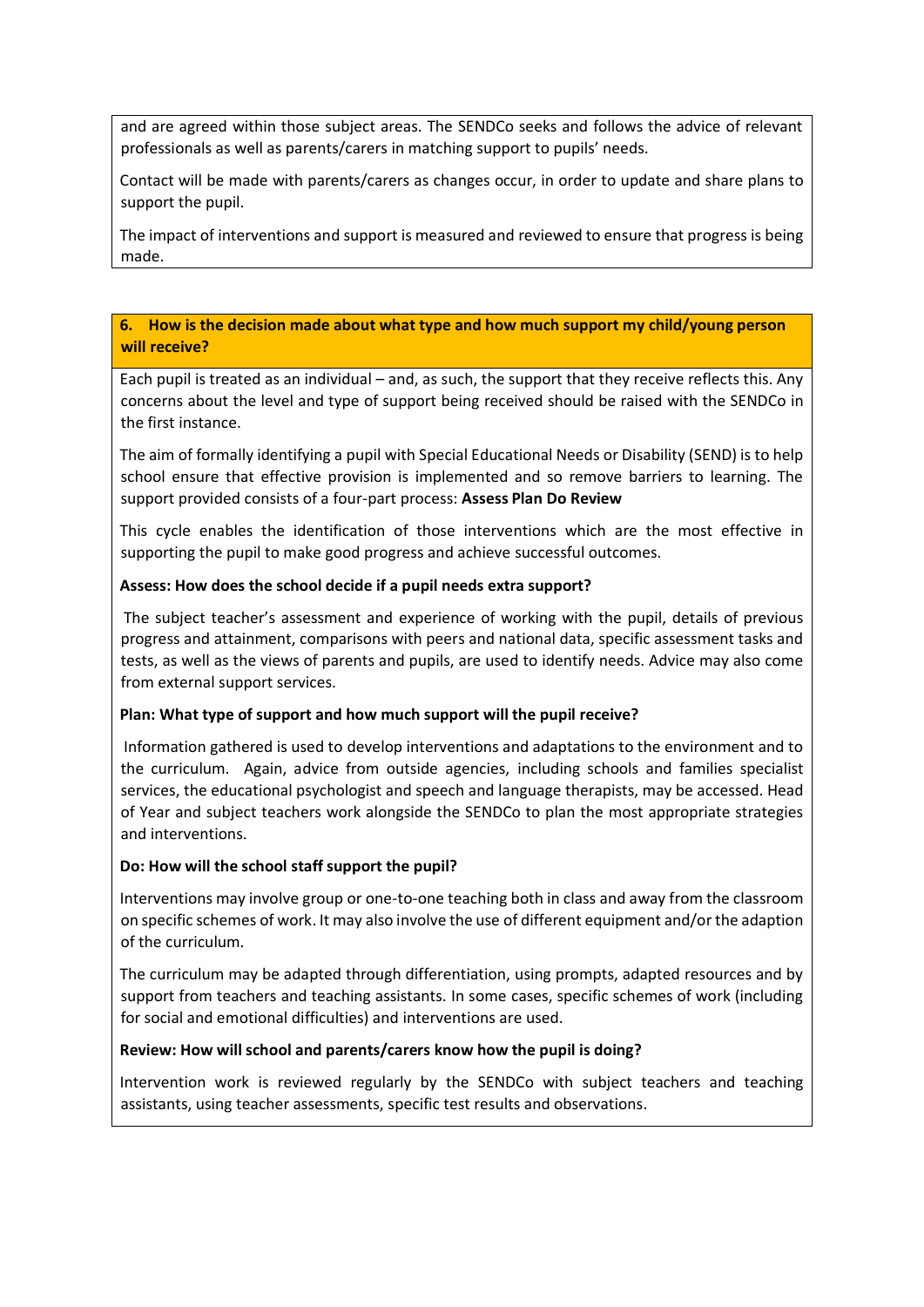Parents/carers will be offered a chance to discuss progress. Regular meetings take place where staff and families feel it is necessary. Multi- agency meetings, where support from other agencies is necessary, may also take place.

# **7. How will my child/young person be included in activities outside the classroom including physical activities and school trips?**

We recognise that it is vitally important for the development and emotional wellbeing of all pupils to be involved in activities outside of the classroom. Every effort is made to fully include all of our pupils in all areas of the curriculum and school trips.

Under certain circumstances it may be necessary to consult with Parents/carers on how best to do this, and reasonable adaptations will be made to accommodate and include all pupils.

## **8. What support will there be for my child/young person's overall wellbeing?**

Form Tutors are well placed to provide daily pastoral support. Heads of Year and SENDCo meet regularly with the Deputy Headmaster to discuss pastoral matters and plan action where appropriate.

The school has a clear behaviour policy, and works hard with parents/carers to support pupils to modify their behaviour and responses to stressful situations, as well as helping them to establish successful working relationships with staff.

Information about any concerns for a pupil's wellbeing is passed on swiftly to the pastoral or SEND team so that any issues can be addressed in a timely and effective manner.

Some pupils may benefit by having a study mentor who can help with matters of organisation and encourage and support effective study skills.

Where we feel it may be useful, following discussion with parents/carers, we will make referrals to outside agencies and professionals.

The school has a clear policy for supporting pupils with medical conditions, and uses individual healthcare plans to ensure that pupils' medical needs are met.

## **9. What specialist services and expertise are available at or accessed by the school?**

We work with Trafford SEN Advisory Service (SENAS), the Trafford Educational Psychology Service, Trafford Speech and Language Therapy Service, and Trafford Sensory Impairment Service. We also work with the Together Trust for matters particularly related to students with Autistic Spectrum Condition (ASC). We will source appropriate training and support from other professional bodies and organisations, as appropriate. Pupils, Parents and staff have access to confidential services from the Trafford Nursing Team and the School Counsellor.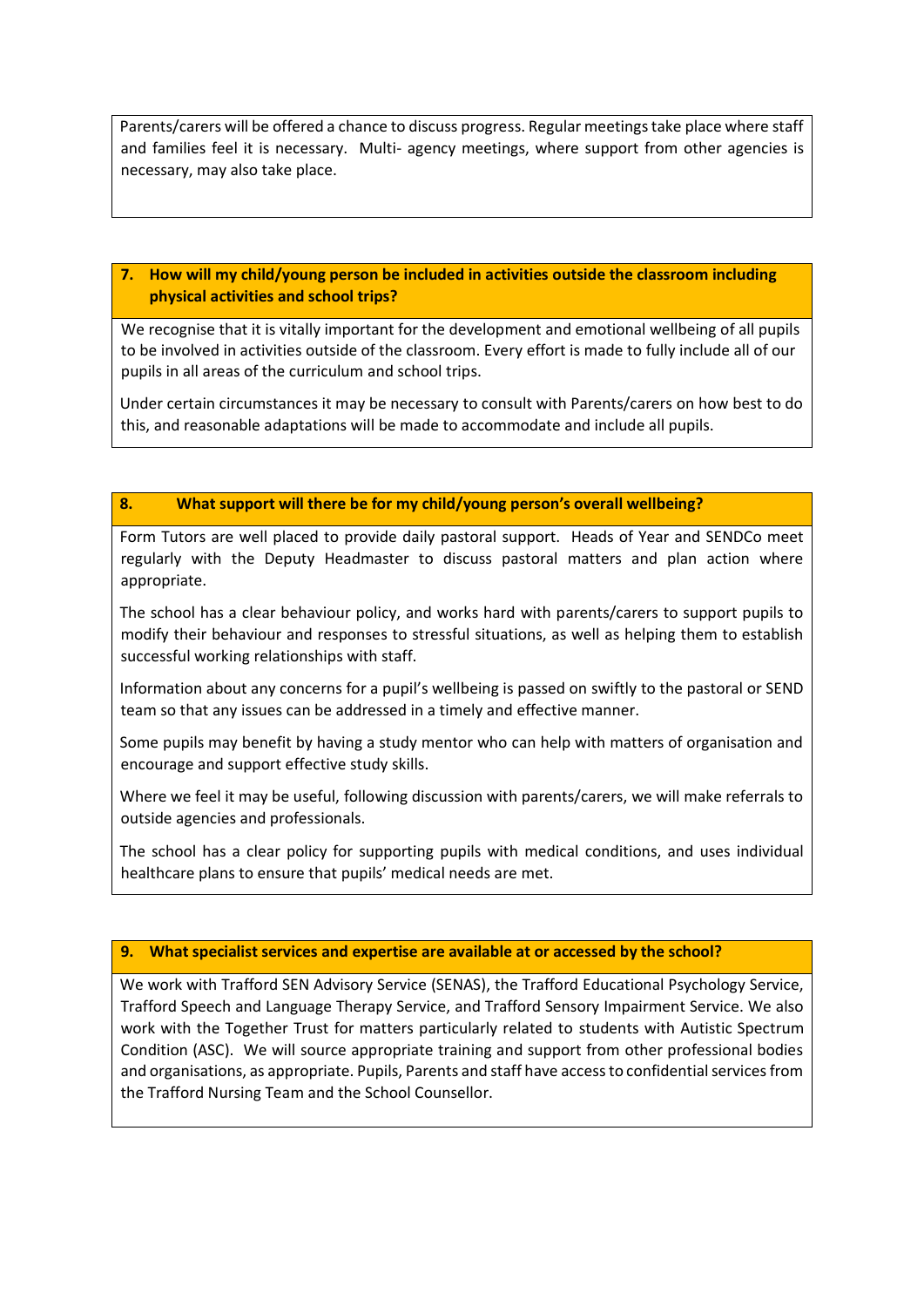## **10. What training has the staff supporting children/young people with SEND received?**

Staff training is tailored to the needs of the pupils and all staff are given specific advice and updates on the individual needs of pupils throughout the year.

The SENDCo is a member of the Trafford Secondary SENCo Forum and members of the School SEND Department meet regularly to discuss and share best practice.

Advice about and examples of best practice are regularly disseminated in staff meetings and INSET.

## **11. How accessible is the school environment?**

The School is fully accessible. All new building and refurbishment give attention to disabled access. The views of parents and others who visit the School are positive about the accommodations that are made.

#### **11. 12. How are parents and young people themselves involved in the school?**

We recognise that our pupils (and the support of their parents/carers) are what makes the school and, as such, they are encouraged to voice any concerns or suggestions to any member of staff.

Pupils and parents/carers are always consulted when considering their needs and how these may be supported by the school and by themselves. Pupils are encouraged to attend review meetings in order to express their concerns and preferences, and are supported in setting themselves targets for improvement.

We have several parent governors on AGSB's Governing Body. The AGSB PFA (Parents and Friends Association) is a dedicated team of supporters of the school, who work tirelessly to promote and raise funds for the School, and are always looking for new members/volunteers.

**12. 13. How do you involve other agencies in meeting the needs of children/young people with SEND and in supporting families?** 

With parental/carer permission, we approach appropriate agencies and invite them to observe, meet and assess/report/give advice on the individual pupil and strategies to move forward. Agencies are kept updated and are invited to contribute and attend meetings about the pupil.

Some of the agencies we use are: Trafford SEN Advisory Service (SENAS), the Trafford Educational Psychology Service, Trafford Speech and Language Therapy Service, Trafford Sensory Impairment Service, CAMHS, Children's First Response and the Together Trust.

**14. How will the school prepare and support my child/young person to join the school, transfer to a new school or the next stage of education and life?**

We work closely with parents/carers and the primary (or previous secondary) school to get a full picture of the pupil as an individual.